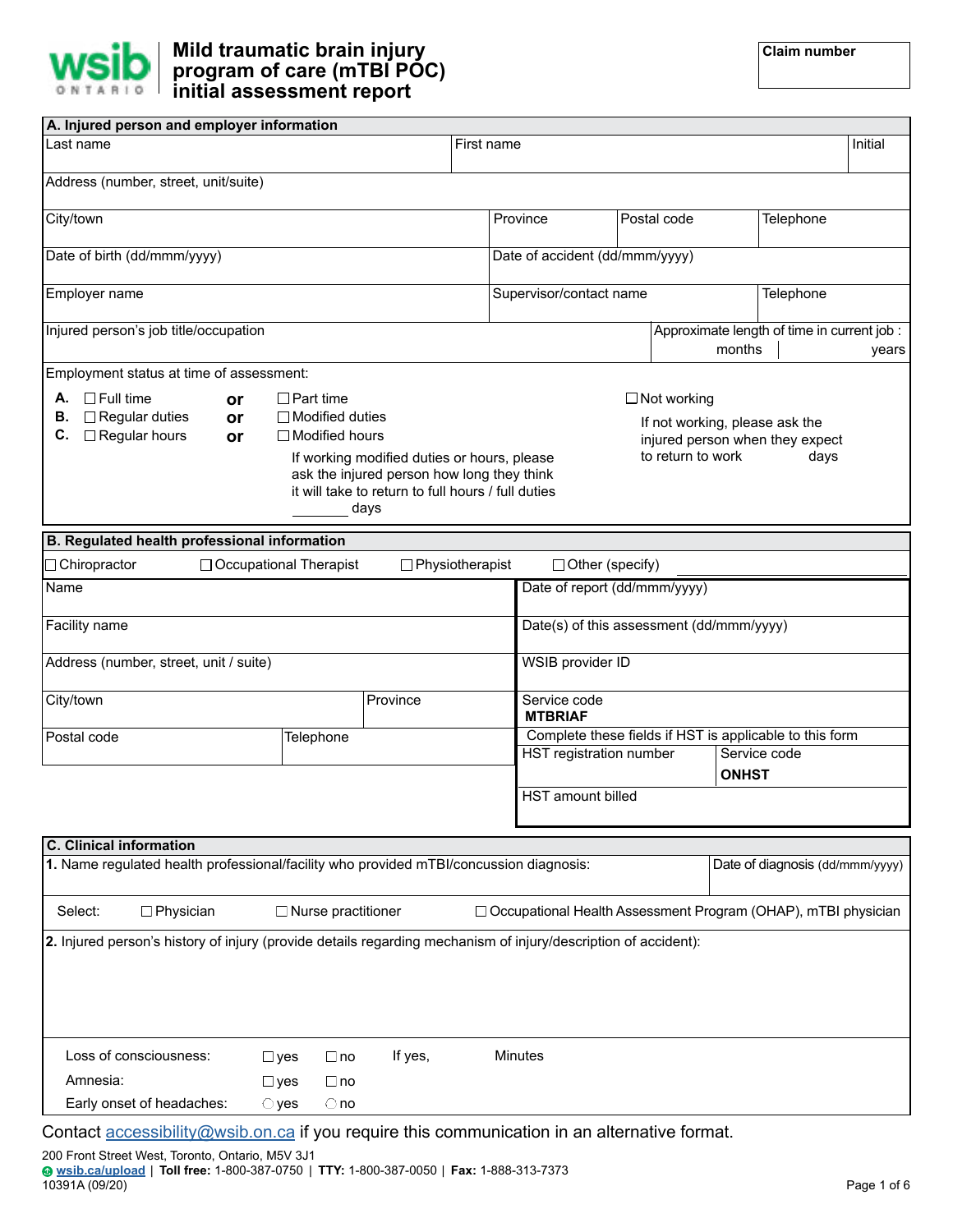| wsib.ca                                                                                                                                                                                                |               |            |            |                                           | <b>Claim number</b> |          |
|--------------------------------------------------------------------------------------------------------------------------------------------------------------------------------------------------------|---------------|------------|------------|-------------------------------------------|---------------------|----------|
| Last name                                                                                                                                                                                              |               |            | First name |                                           |                     | Initials |
| Date of birth (dd/mmm/yyyy)                                                                                                                                                                            |               |            |            | Date of accident (dd/mmm/yyyy)            |                     |          |
|                                                                                                                                                                                                        |               |            |            |                                           |                     |          |
| <b>C. Clinical information (continued)</b><br>3. Previous history of:                                                                                                                                  |               |            |            |                                           |                     |          |
| Concussion/head injury:                                                                                                                                                                                | $\Box$ yes    | $\Box$ no  | If yes,    | Number of mTBIs within previous 12 months |                     |          |
| Mental health concerns or condition:                                                                                                                                                                   | $\Box$ yes    | $\Box$ no  |            |                                           |                     |          |
| Substance use disorder:                                                                                                                                                                                | $\Box$ yes    | $\Box$ no  |            |                                           |                     |          |
| Neurological condition(s):                                                                                                                                                                             | $\square$ yes | $\Box$ no  |            |                                           |                     |          |
| (include prescribed medication(s), over the counter medications/supplements and substance use, including alcohol, marijuana and other<br>recreational drugs):                                          |               |            |            |                                           |                     |          |
| 5. Summary of self-reported symptoms:<br>Ask the injured person to comment on the three most troublesome symptoms (e.g. intensity, frequency, duration, progression, triggers,<br>aggravating factors) |               |            |            |                                           |                     |          |
| Symptom                                                                                                                                                                                                |               |            |            | Description                               |                     |          |
| $\mathbf 1$ .                                                                                                                                                                                          |               |            |            |                                           |                     |          |
| 2.                                                                                                                                                                                                     |               |            |            |                                           |                     |          |
| $\overline{3}$ .                                                                                                                                                                                       |               |            |            |                                           |                     |          |
| Were these symptoms present prior to the mTBI?                                                                                                                                                         |               | $\Box$ yes | $\Box$ no  |                                           |                     |          |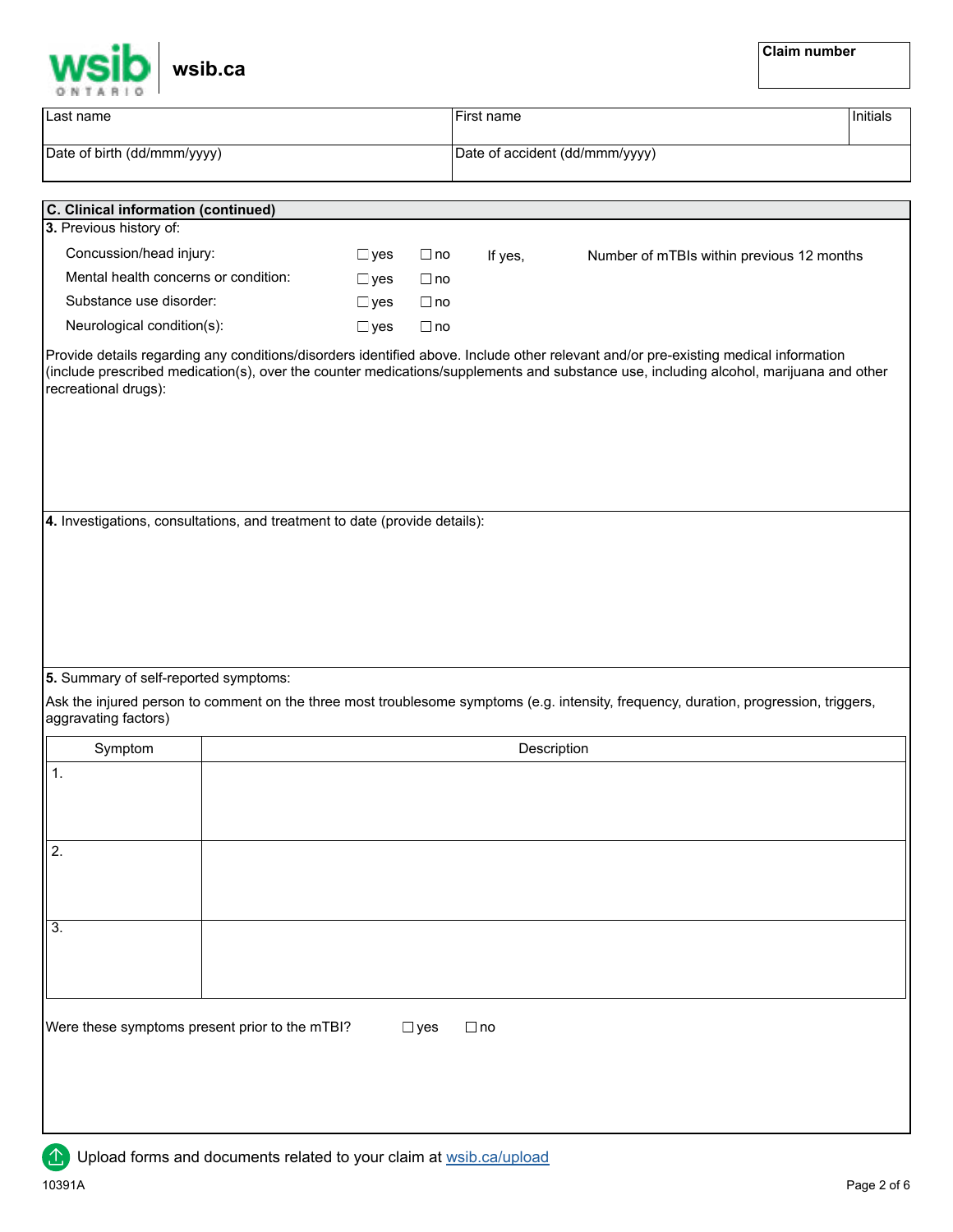

| Last name                   | First name                     | Initials |
|-----------------------------|--------------------------------|----------|
| Date of birth (dd/mmm/yyyy) | Date of accident (dd/mmm/yyyy) |          |

| 6. Summary of physical findings (including pertinent negative findings):                                                                                |                            |                                                                                                                                                                                                                                       |                            |  |  |  |  |
|---------------------------------------------------------------------------------------------------------------------------------------------------------|----------------------------|---------------------------------------------------------------------------------------------------------------------------------------------------------------------------------------------------------------------------------------|----------------------------|--|--|--|--|
| Testing                                                                                                                                                 | Normal exam                | Findings and details                                                                                                                                                                                                                  |                            |  |  |  |  |
| Musculoskeletal                                                                                                                                         | $\Box$ no<br>$\Box$ yes    |                                                                                                                                                                                                                                       |                            |  |  |  |  |
| Neurological                                                                                                                                            | $\square$ yes<br>$\Box$ no |                                                                                                                                                                                                                                       |                            |  |  |  |  |
| Balance                                                                                                                                                 | $\Box$ no<br>$\square$ yes |                                                                                                                                                                                                                                       |                            |  |  |  |  |
| Vestibular                                                                                                                                              | $\Box$ yes<br>$\Box$ no    |                                                                                                                                                                                                                                       |                            |  |  |  |  |
| Other (specify)                                                                                                                                         | $\Box$ no<br>$\Box$ yes    |                                                                                                                                                                                                                                       |                            |  |  |  |  |
| Mental status and cognition:                                                                                                                            |                            |                                                                                                                                                                                                                                       |                            |  |  |  |  |
| Functional status/exercise testing (if appropriate):                                                                                                    |                            |                                                                                                                                                                                                                                       |                            |  |  |  |  |
| 7. Rivermead Post-Concussion Symptoms Questionnaire:<br>Comments:                                                                                       |                            | Total all scores excluding "other difficulties". The Rivermead is available at www.wsib.ca. Score:                                                                                                                                    | /64                        |  |  |  |  |
| 8. Working diagnosis(es):<br>$\Box$ mTBI/concussion<br>Comments:                                                                                        | $\Box$ Other:              |                                                                                                                                                                                                                                       |                            |  |  |  |  |
| If yes, please identify:<br>□ Believes hurt equals harm<br>□ Fears/avoids activity<br>□ Low mood/social withdrawal<br>$\Box$ Prefers passive treatments |                            | 9. In your assessment, did you observe/identify any complicating factors that may delay recovery?<br>$\Box$ Home environment concerns<br>□ Changes in relationship dynamics<br>□ Work environment concerns<br>$\Box$ Other (specify): | $\square$ yes<br>$\Box$ no |  |  |  |  |

**1** Upload forms and documents related to your claim at [wsib.ca/upload](https://www.wsib.ca/en/upload)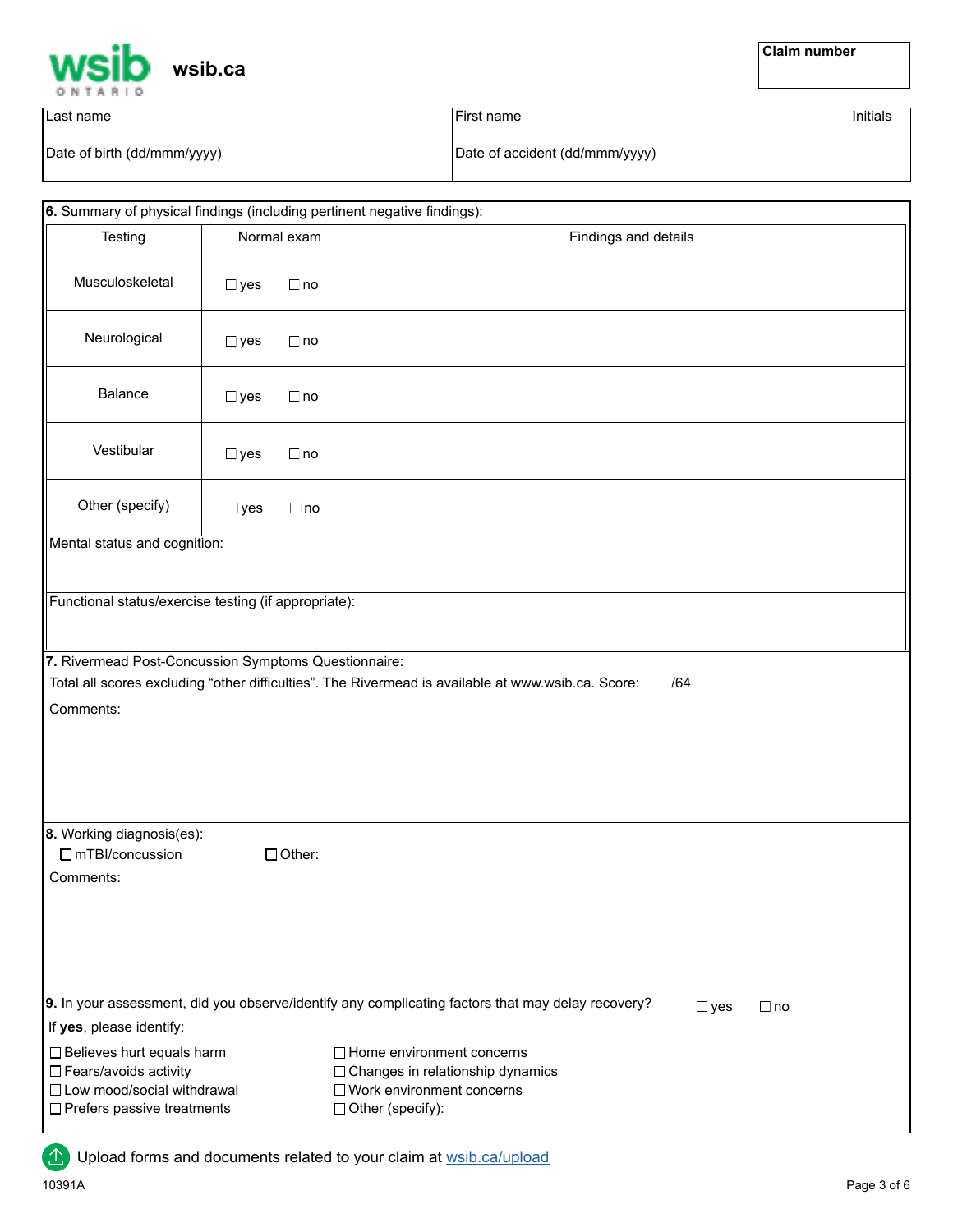

|                                                                                                                             | <b>UNTANIO</b>                                                                             |                |                                                                             |                                                                                                      |                                                                                                                                                |          |
|-----------------------------------------------------------------------------------------------------------------------------|--------------------------------------------------------------------------------------------|----------------|-----------------------------------------------------------------------------|------------------------------------------------------------------------------------------------------|------------------------------------------------------------------------------------------------------------------------------------------------|----------|
|                                                                                                                             | Last name                                                                                  |                |                                                                             | First name                                                                                           |                                                                                                                                                | Initials |
|                                                                                                                             | Date of birth (dd/mmm/yyyy)                                                                |                |                                                                             | Date of accident (dd/mmm/yyyy)                                                                       |                                                                                                                                                |          |
|                                                                                                                             | 10. Check all affected activities of daily living:                                         |                |                                                                             |                                                                                                      |                                                                                                                                                |          |
|                                                                                                                             | $\Box$ Self care                                                                           |                |                                                                             |                                                                                                      |                                                                                                                                                |          |
|                                                                                                                             |                                                                                            |                | $\Box$ Housekeeping                                                         | $\Box$ Leisure activities/sports                                                                     |                                                                                                                                                |          |
|                                                                                                                             | $\Box$ Meal preparation                                                                    |                | $\Box$ Household maintenance (e.g. outdoor<br>maintenance, snow shovelling) | $\Box$ Communication                                                                                 |                                                                                                                                                |          |
|                                                                                                                             | □ Shopping (groceries)                                                                     |                |                                                                             |                                                                                                      | □ Computer/television use                                                                                                                      |          |
|                                                                                                                             | □ Child care/care giving                                                                   | $\Box$ Driving |                                                                             |                                                                                                      | $\Box$ Reading                                                                                                                                 |          |
| Comment on affected activities of daily living (e.g., current limitations compared with abilities prior to date of injury): |                                                                                            |                |                                                                             |                                                                                                      |                                                                                                                                                |          |
|                                                                                                                             | <b>D. Functional information</b>                                                           |                |                                                                             |                                                                                                      |                                                                                                                                                |          |
|                                                                                                                             |                                                                                            |                |                                                                             |                                                                                                      | 11. Administer and record the scores for the Patient-Specific Functional Scale (PSFS) for three to five functional activities, at least two of |          |
|                                                                                                                             | which are work-related. The PSFS is available at www.wsib.ca.                              |                |                                                                             |                                                                                                      |                                                                                                                                                |          |
|                                                                                                                             | Functional activity                                                                        | Score          |                                                                             | Relevant physical demands / functional<br>requirements                                               | Clinician's assessment of current ability                                                                                                      |          |
| E.g.                                                                                                                        | Lift from floor level                                                                      | 3/10           |                                                                             | Lift 30 lb box from floor level, using both hands.<br>Can lift 10 lb from 8" elevation to hip level. |                                                                                                                                                |          |
| 1.                                                                                                                          |                                                                                            | /10            |                                                                             |                                                                                                      |                                                                                                                                                |          |
| 2.                                                                                                                          |                                                                                            | /10            |                                                                             |                                                                                                      |                                                                                                                                                |          |
| 3.                                                                                                                          |                                                                                            | /10            |                                                                             |                                                                                                      |                                                                                                                                                |          |
| 4.                                                                                                                          |                                                                                            | /10            |                                                                             |                                                                                                      |                                                                                                                                                |          |
| 5.                                                                                                                          |                                                                                            | /10            |                                                                             |                                                                                                      |                                                                                                                                                |          |
|                                                                                                                             | Total: Divide the total score<br>by the number of activities<br>(minimum three activities) | /10            |                                                                             |                                                                                                      |                                                                                                                                                |          |
|                                                                                                                             | E. Abilities, limitations and accommodations for return-to-work planning                   |                |                                                                             |                                                                                                      |                                                                                                                                                |          |
|                                                                                                                             |                                                                                            |                |                                                                             |                                                                                                      | 12. Provide the injured person's functional abilities, limitations, restrictions and accommodations to facilitate return to work.              |          |
|                                                                                                                             | <b>Physical</b>                                                                            |                | <b>Limitations</b>                                                          |                                                                                                      | Describe recommended accommodation                                                                                                             |          |

| <b>Physical</b>                                        | <b>Limitations</b>                      | Describe recommended accommodation |
|--------------------------------------------------------|-----------------------------------------|------------------------------------|
| Sit/stand (duration of each / frequency of<br>change)  | $\square$ yes $\square$ no $\square$ na |                                    |
| Lifting (weight/frequency, own pace or<br>high demand) | $\square$ yes $\square$ no $\square$ na |                                    |
| Walking (distance/time)                                | $\Box$ yes $\Box$ no $\Box$ na          |                                    |
| Carrying                                               | $\Box$ yes $\Box$ no $\Box$ na          |                                    |
| Other (specify):                                       | $\Box$ yes $\Box$ no<br>⊟ na            |                                    |

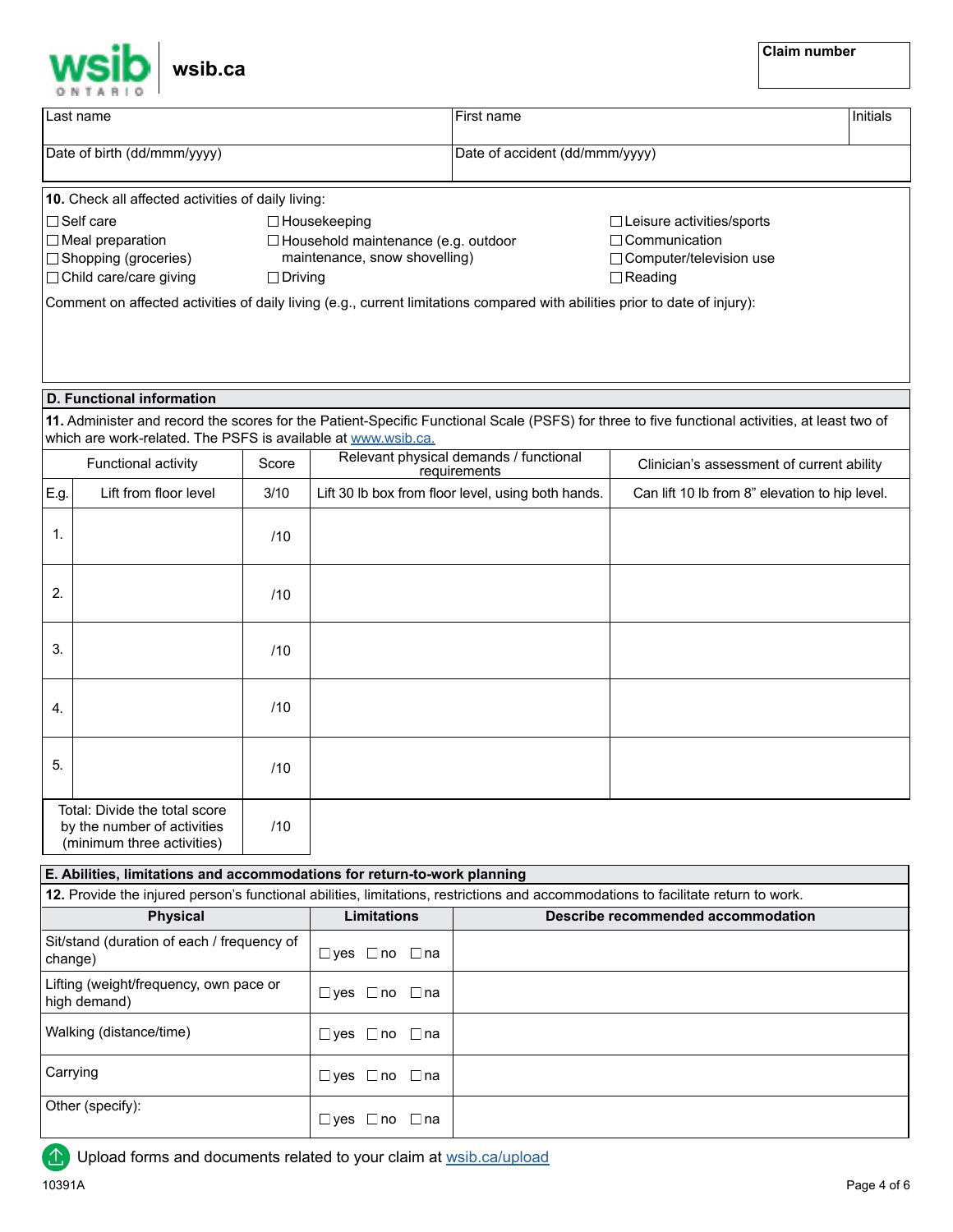| wsib.ca |
|---------|
|         |

| ∪Last name                  | First name                     | Initials |
|-----------------------------|--------------------------------|----------|
| Date of birth (dd/mmm/yyyy) | Date of accident (dd/mmm/yyyy) |          |

| <b>Potential mTBI symptom triggers</b>                         | <b>Limitations</b>             | Describe recommended accommodation |
|----------------------------------------------------------------|--------------------------------|------------------------------------|
| Computer work (duration, frequency of<br>breaks / other tasks) | $\Box$ ves $\Box$ no $\Box$ na |                                    |
| Visual tasks (reading, non-computer<br>tasks)                  | □yes □no □na                   |                                    |
| Lighting (brightness, fluorescent, etc.)                       | $\Box$ yes $\Box$ no $\Box$ na |                                    |
| Noise (continuous, impact, other)                              | $\Box$ yes $\Box$ no $\Box$ na |                                    |
| Interaction with public                                        | □yes □no □na                   |                                    |
| Interaction with co-workers                                    | $\Box$ yes $\Box$ no $\Box$ na |                                    |
| Other (specify):                                               | □yes □no □na                   |                                    |
| <b>Safety considerations</b>                                   | <b>Limitations</b>             | Describe recommended accommodation |
| Work at heights                                                | $\Box$ yes $\Box$ no $\Box$ na |                                    |
| Driving                                                        | $\Box$ yes $\Box$ no $\Box$ na |                                    |
| Operating machinery                                            | $\Box$ yes $\Box$ no $\Box$ na |                                    |
| Other (specify):                                               | $\Box$ yes $\Box$ no<br>⊡na    |                                    |

## **F. Treatment plan and additional referral recommendations**

**13.** Indicate expected treatment interventions:

□ Education

 $\Box$  Gradual integration of activity

 $\Box$  Progressive exercise therapy (including balance & coordination exercises), such as the Buffalo Concussion Treadmill Test □ Manual therapy

Vestibular rehabilitation, provide objective findings from assessment, rationale for treatment and planned interventions:

Other (specify):

## **Expected treatment duration and frequency**

Estimated duration of treatment : weeks

If you anticipate more than eight weeks of treatment, please provide rationale:

Estimated frequency of treatment: times per week

Upload forms and documents related to your claim at [wsib.ca/upload](https://www.wsib.ca/en/upload)

⚠